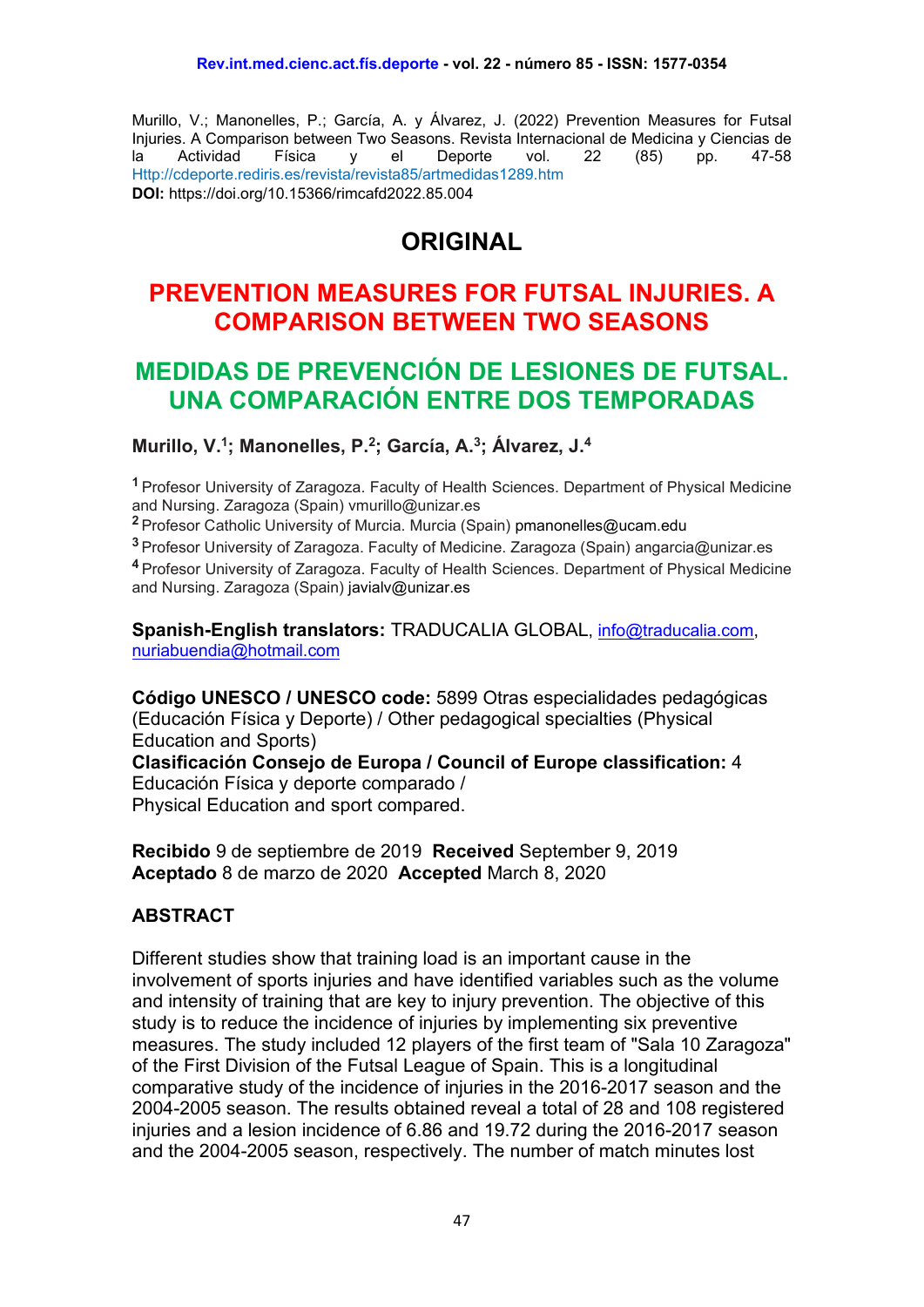was much lower in the 2016-2017 season, compared to the 2004-2005 season, 6,660 versus 31,500 minutes.

**KEYWORDS**: team sports, performance, training, injuries, prevention.

#### **RESUMEN**

Diferentes estudios evidencian que la carga de entrenamiento es una causa importante en la afectación de lesiones deportivas y han identificado variables como el volumen y la intensidad del entrenamiento claves para la prevención de lesiones. El objetivo de este estudio es reducir la incidencia de lesiones implementando seis medidas preventivas. El estudio incluyó 12 jugadores del primer equipo de "Sala 10 Zaragoza" de la Primera División de la Liga de Futsal de España. Se trata de un estudio longitudinal comparativo de la incidencia de lesiones en la temporada 2016-2017 y la temporada 2004-2005. Los resultados obtenidos revelan un total de 28 y 108 lesiones registradas y una incidencia lesional de 6,86 y 19,72 durante la temporada 2016-2017 y la temporada 2004- 2005, respectivamente. El número de minutos de partido perdidos fue mucho más bajo en la temporada 2016-2017, en comparación con la temporada 2004- 2005, 6.660 frente a 31.500 minutos.

**PALABRAS CLAVE**: deporte de equipo, rendimiento, entrenamiento, lesions, prevención.

### **1. INTRODUCTION**

Players' fitness and performance in training sessions and competition determine team planning. Therefore, preventing injuries is crucial for the coaching team<sup>1</sup>.

There are a growing number of studies focused on the incidence of sports injuries (IoI) and their characteristics due in part to the high cost that injuries have for clubs at the economic and sports level<sup>2</sup>.

To investigate the causes of injuries, it is necessary to understand their incidence, risk factors and mechanisms. Each sports modality has its own characteristics, environment and risk factors $2-4$ .

IoI values represent the number of injuries that occur every 1,000 hours of play<sup>5</sup> (inj./1,000h). The sports modalities most frequently studied are those with a higher incidence on society. That is the case of soccer<sup>6-8</sup> with an IoI within the 17-24 range in European and Asian professional soccer<sup>9-11</sup> and 8-9 in Spanish professional soccer<sup>12</sup>. The intrinsic factors of futsal are similar to those of soccer. However, extrinsic factors differ, thus requiring specific studies to be performed. There is scant literature on IoI in futsal<sup>13-15</sup>, and the studies available have different objectives and methodologies, which hinders the performance of comparative studies<sup>16-17</sup>.

Approach to the problem: Our research group<sup>14</sup> made a follow-up of a professional futsal team during the 2004-2005 season with the aim of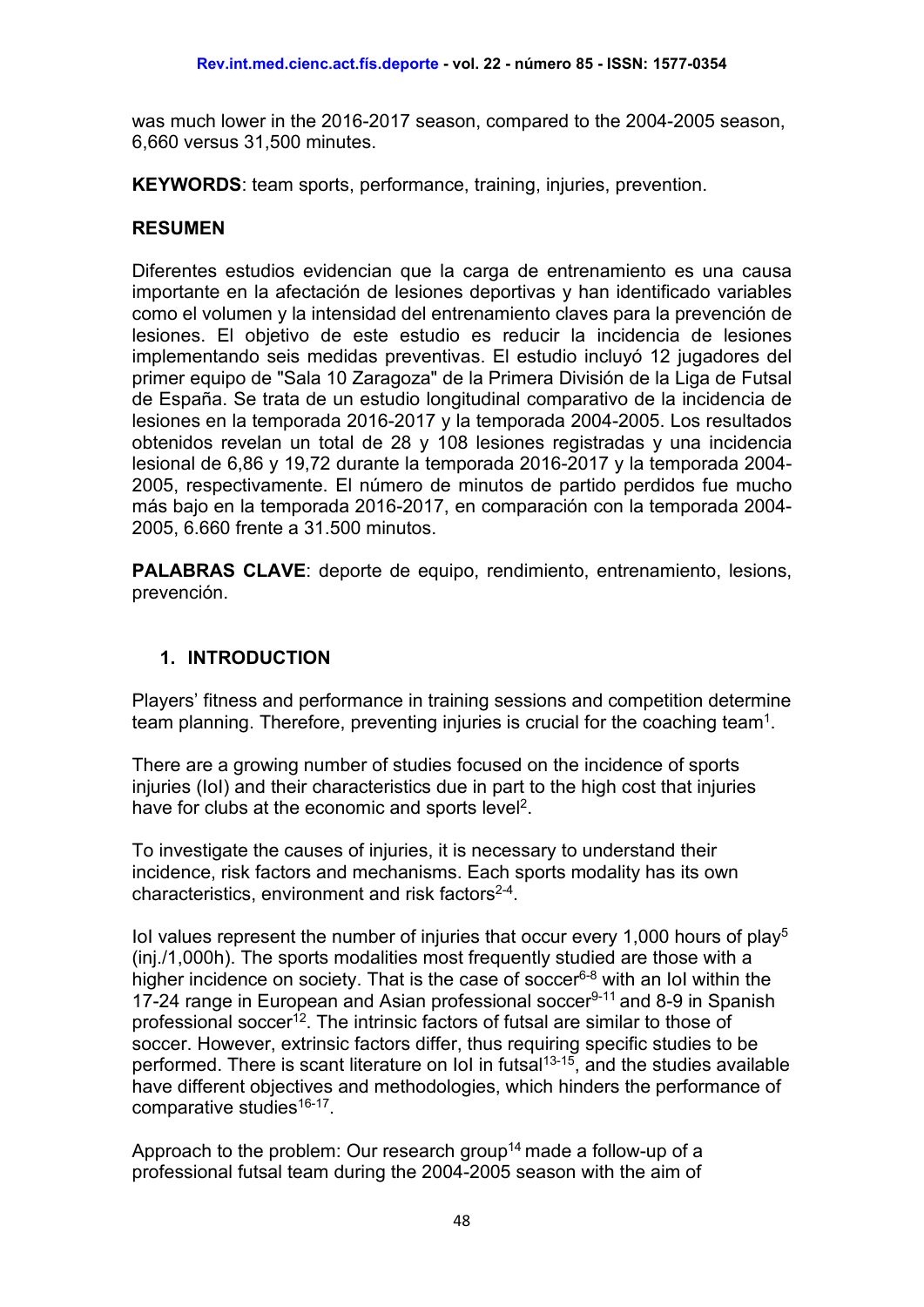determining the impact of injuries on players' fitness, team's performance and work planning. The results showed that all players missed at least one training session due to some kind of injury. The high IoI observed as compared to that reported in previous studies<sup>15-17</sup> led us to adjust our training methods and analyze the causes of the high number of injuries registered.

A number of methods have been developed over the years to control training loads and prevent injuries both, quantitatively and qualitatively<sup>18-20</sup>. Some authors have pointed training load as a major cause of sports injuries $21-23$  and have identified variables such as workload and training intensity and frequency as key to the prevention of injuries. Similarly, it is essential to assess the impact of workloads to optimize players' performance, prevent injuries related either to overtraining or deficient training, and ensure that players compete with all the quarantees and in an optimal fitness state  $14,24$ .

Following the proposal of these authors, we designed a series of preventive measures to reduce the number of injuries in the 2016-2017 season with respect to the 2004-2005 season. Data collection could not be performed with all the guarantees until the 2011-2012 season due to the challenges of standardizing data collection and measuring methods. The option of including a control group in the study was dismissed, as we worked with a professional team where results are very important.

The **object of study** was to verify the effectiveness of six preventive work measures in reducing the incidence of injury in a professional futsal team.

## **2. MATERIALS AND METHODS**

The study participants were the players of the first squad "Sala 10 Zaragoza" of the Spanish First Division futsal. The characteristics of the participants ( $n = 12$ ) in the 2016-2017 season were: age 27.00  $\pm$  5.12 years; height 1.75  $\pm$  0.0594 m; weight  $73.97 \pm 6.13$  kg; and in the 2004-2005 season (n = 14) they were: age 29.00 ± 6.10 years; height 1.77 ± 0.0522 m; weight 75.77 ± 5.19 kg.

It is a longitudinal study of the 2016-2017 season and comparative with respect to the 2004-2005 season.

The method employed was approved by the Ethics Committee of the University of Zaragoza, Spain, according to the guidelines of the Declaration of Helsinki regarding human experimentation, which was approved in 1974 and modified in 2008. Informed consent was obtained from all players. Participants were free to withdraw from the study at any time.

Inclusion criteria were being a player of the first team or the youth team and attending training sessions regularly.

Exclusion criteria were not attending training sessions regularly, having longduration injuries and not completing half of the season.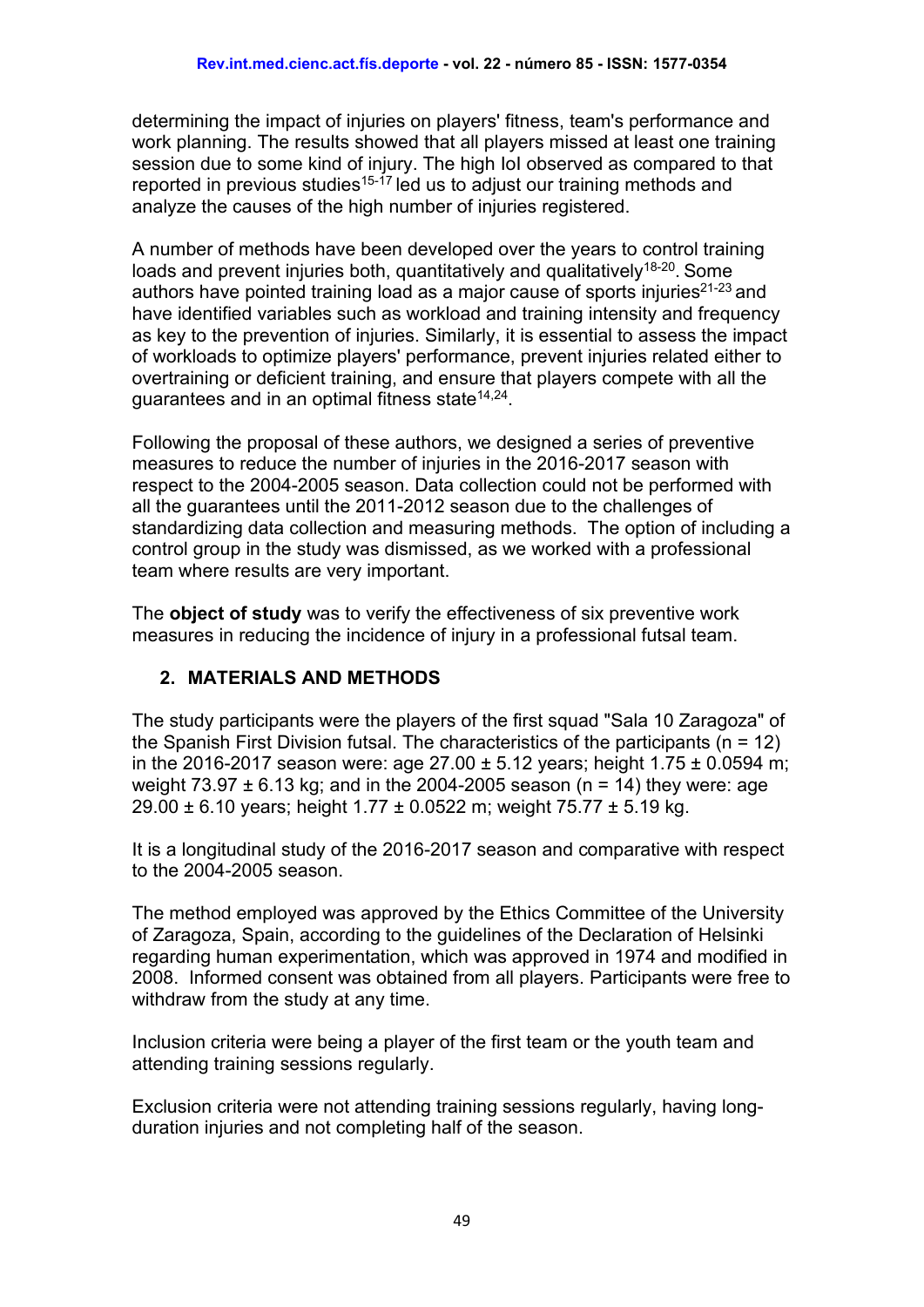Descriptive and inferential statistics analysis of the different variables was performed using the SPS, version 19, software package (Licence property of the University of Zaragoza).

The association or independence between categorical variables were assessed by Pearson's chi-squared test  $(\chi^2)$ . When significant correlations were identified, adjusted residuals of Haberman (RA) were used to identify the categories causing statistical significance. Contingency coefficient (C) was used to measure correlations.

Given the characteristics of the sample, normal distribution was not expected. Therefore, correlations between quantitative variables were assessed by Spearman's rho ( $\rho$ )<sup>24</sup>. Statistical significance was established at  $\alpha$ =0,05. Excel spreadsheets were used to data collection. We collected all variables affecting a season planning: training load, contents, injuries and training minutes missed. Injury data were collected according to the guidelines of the Injury Consensus Group through the Federation Internationale de Football Association Medical Assessment and Research Centre (F-MARC) 5.

To verify the comparability of the results obtained in both seasons as established by Fuller et al.  $(2006)^5$ , we studied the same team using the same data collection methodology and the same observer. Both seasons had similar characteristics. In the 2004-2005 season there were 203 labor days, 70 rest days, 222 training sessions and 31 official matches. In the 2016-2017 season there were 195 labor days, 85 rest days, 218 training sessions and 30 official matches. In both seasons, the team accomplished its primary goal: qualifying for the National league, which is achieved by the top eight teams. The sports level of the study subjects and the training methodology used by the coaches were also similar<sup>25</sup>.

The measures adopted in the 2016-2017 season with respect to the 2004-2005 season in which they were not implemented, were:

- Reducing the overall season workloa<sup>23</sup>.
- Reducing the duration of training session<sup>26</sup>.
- Reducing training intensity by diminishing the number of ascending microcycles and increasing maintenance microcycles<sup>18</sup>.
- Players had to keep a daily log of perceived exertion and intensity $27-28$ .
- Respecting the healing process of injuries before coming back with the team $5,12$
- Introducing specific exercises focused on propioceptive training and neuromuscular control (2% and 3% of training time, respectively) 29.

## **3. RESULTS**

A total of 28 injuries and an IoI of 6.86 were registered in the 2016-2017 season, which represents a considered improvement with respect to the 2004- 2005 season, with 108 injuries and an IoI of 19.72. The months with the highest incidence of injuries were January (8.96) and April (7.87), while the months with the lowest incidence were December (1.89) and March (3.29). The values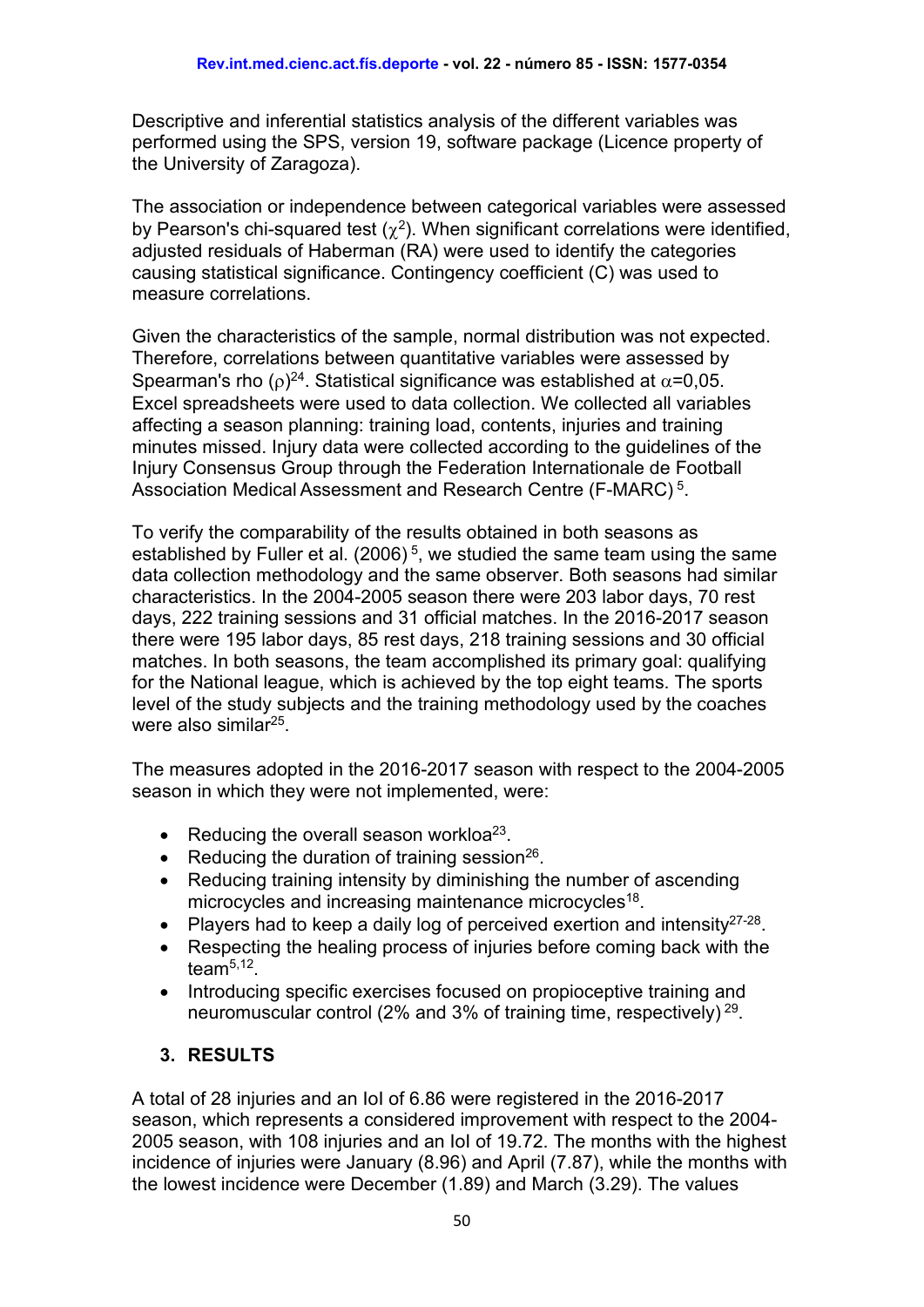obtained for the 2004-2005 season were significantly higher in all months as compared to the 2011-2012 season. The highest IoI was obtained in the months of August (30.96), December (24.79) and October (21.62), while the lowest IoI was registered in February (12.68). In the 2011-2012 season a higher number of injuries were registered during maintenance microcycles as compared to ascending microcycles, something that did not happen in the 2004-2005 season (table 1).

|                           |                                                                                                   | 2004-2005 | 2016-2017            |                |                |        |  |
|---------------------------|---------------------------------------------------------------------------------------------------|-----------|----------------------|----------------|----------------|--------|--|
|                           | Workload (min <sup>a</sup> )                                                                      | Injuries  | $I$ ol $\mathfrak b$ | Workload (min) | Injuries       | lol    |  |
| August                    | 4,360                                                                                             | 27        | 30.96                | 4,000          | 4              | 4.76   |  |
| September                 | 4,120                                                                                             | 17        | 20.63                | 2,900          | 4              | 6.24   |  |
| October                   | 2,775                                                                                             | 12        | 21.62                | 2,700          | 4              | 6.77   |  |
| November                  | 3,130                                                                                             | 8         | 12.78                | 2,655          | 3              | 5.76   |  |
| December                  | 2,420                                                                                             | 12        | 24.79                | 2,640          | 1              | 1.89   |  |
| January                   | 2,630                                                                                             | 7         | 13.31                | 1,700          | 3              | 8.96   |  |
| February                  | 2,365                                                                                             | 6         | 12.68                | 2,925          | $\overline{2}$ | 4.14   |  |
| March                     | 2,670                                                                                             | 11        | 20.60                | 2,190          | $\overline{2}$ | 3.29   |  |
| April                     | 2,915                                                                                             | 8         | 13.72                | 2,260          | 3              | 7.87   |  |
| May                       |                                                                                                   | 0         |                      | 2,195          | $\overline{2}$ | 4.57   |  |
| Total                     | 27,385                                                                                            | 108       | 19.72                | 24,960         | 28             | 6.86   |  |
|                           | Injuries                                                                                          | %Injuries | AR <sup>c</sup>      | Injuries       | %Injuries      | AR     |  |
| Microcycle<br>Ascending   | 63                                                                                                | 58.3      | 2.2                  | 10             | 35,7           | $-2.2$ |  |
| Microcycle<br>Maintenance | $\overline{24}$                                                                                   | 22.2      | $-3.6$               | 15             | 53,6           | 3.6    |  |
| Microcycle<br>Descending  | 21                                                                                                | 19.4      | 1.4                  | 3              | 10,7           | $-1.4$ |  |
| Total                     | 108                                                                                               | 100.00    | ---                  | 28             | 100,00         | ---    |  |
|                           | $x^{2(d)} = 12.939$ . P <sup>(e)</sup> =0.002. C <sup>(f)</sup> =0.297. Cmax <sup>(g)</sup> =0.71 |           |                      |                |                |        |  |

**Table 1.** Injuries by month and type of mycrocicle. 2004-2005 season vs. 2016-2017 season

<sup>a</sup>Minutes, <sup>b</sup>Incidence of Injuries, <sup>c</sup>Adjusted Residual, <sup>d</sup>Chi-squared, <sup>e</sup>Rho, <sup>f</sup>Contingency Coefficient, gMaximum Contingency Coefficient.

In both seasons, most injuries occurred during training seasons. The number of injuries occurred during a match was much lower in the 2016-2017 season as compared to the 2004-2005 season, with 7 and 14 injuries, respectively (table 2).

| Table 2. Number of injuries occurred during training sessions, competition and other situations. |  |  |  |  |  |  |
|--------------------------------------------------------------------------------------------------|--|--|--|--|--|--|
| 2004-2005 season vs. 2016-2017 season                                                            |  |  |  |  |  |  |

|          | 2004-2005                                      |           |        |       | 2016-2017 |           |        |       |  |
|----------|------------------------------------------------|-----------|--------|-------|-----------|-----------|--------|-------|--|
|          | <b>Injuries</b>                                | %Injuries | ARª    | lolb  | Iniuries  | %Injuries | ΑR     | lol   |  |
| Training | 79                                             | 73.1      | 1.9    | 17.95 | 15        | 54.9      | $-1.7$ | 3.82  |  |
| Match    | 14                                             | 13        | $-1.3$ | 31.39 |           | 24.1      | 1.4    | 15.73 |  |
| Other    | 15                                             | 13.9      | $-1.2$ | ---   | 6         | 21        | 1.1    | ---   |  |
| Total    | 108                                            | 100.00    | ---    |       | 28        | 100.00    | ---    | ---   |  |
|          | $x^{2 (c)} = 3,690$ . p <sup>(d)</sup> =0,158. |           |        |       |           |           |        |       |  |

aIncidence of Injuries, <sup>b</sup>Adjusted Residual, <sup>c</sup>Chi-squared, <sup>d</sup>Rho.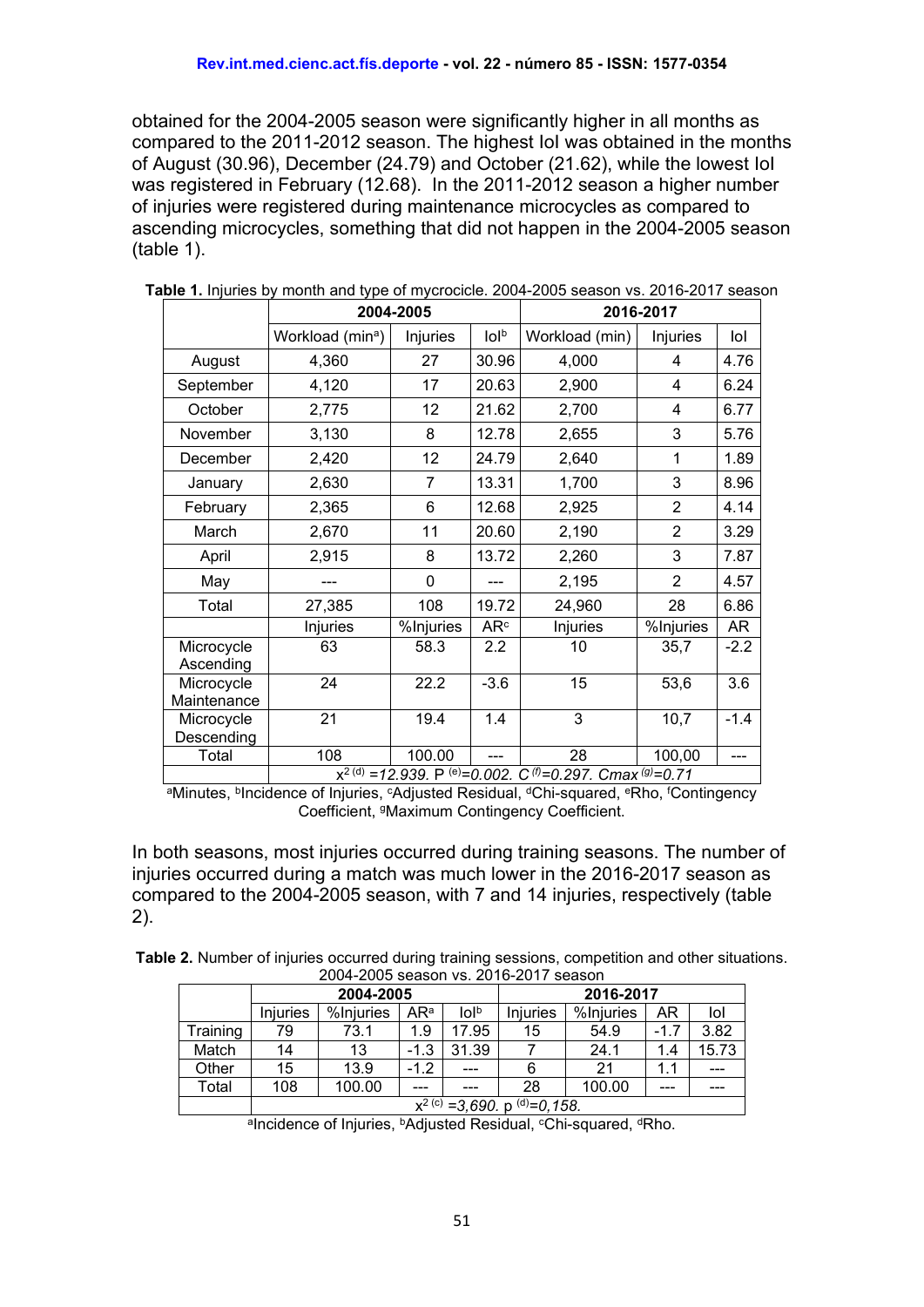In the 2016-2017 season most injuries (42.9%) were due to trauma. Conversely, in the 2004-2005 season most injuries (55.6%) were due to overload. There were no recurring injuries during the 2016-2017 season, while 15.74% of injuries in the 2004-2005 season were recurring injuries. It is worth highlighting the significant reduction of minutes missed due to injury, which passed from 31,500 in the 2004-2005 season to 6,660 in the 2016-2017 season (table 3).

| -----              |                                                                                                  |           |                 |                |                 |           |  |  |
|--------------------|--------------------------------------------------------------------------------------------------|-----------|-----------------|----------------|-----------------|-----------|--|--|
|                    | 2004-2005                                                                                        |           |                 | 2016-2017      |                 |           |  |  |
|                    | <b>Injuries</b>                                                                                  | %Injuries | AR <sup>a</sup> | Injuries       | %Injuries       | AR.       |  |  |
| Trauma             | 15                                                                                               | 13.9      | $-3.3$          | 12             | 42.9            | 3.5       |  |  |
| Overload           | 60                                                                                               | 55.6      | 2.6             | 8              | 28.5            | $-2.4$    |  |  |
| Ligament           | 15                                                                                               | 13.9      | 0.9             | 3              | 10.7            | $-0.3$    |  |  |
| Other              | 18                                                                                               | 16.7      | $-0.8$          | 5              | 17.9            | 0.6       |  |  |
| Total              | 108                                                                                              | 100.00    |                 | 28             | 100.00          | ---       |  |  |
|                    | $x^{2 (b)} = 13.273$ . p <sup>(c)</sup> =0.004. C <sup>(d)</sup> =0.3. Cmax <sup>(e)</sup> =0.71 |           |                 |                |                 |           |  |  |
|                    | <b>Minutes</b>                                                                                   |           |                 | <b>Minutes</b> |                 |           |  |  |
|                    | missed                                                                                           | Injuries  | %Injuries       | missed         | <b>Injuries</b> | %Injuries |  |  |
| Recurring injuries | 13,260                                                                                           | 17        | 15.74           | O              | $\Omega$        | 0.00      |  |  |
| Non-recurring      | 22,140                                                                                           | 91        | 84.26           | 7,640          | 28              | 100.00    |  |  |
| Total              | 35,400                                                                                           | 108       | 100.00          | 7,640          | 28              | 100.00    |  |  |

**Table 3.** Number of injuries by cause and recurring injuries. 2004-2005 season vs. 2016-2017 season

aAdjusted Residual, <sup>b</sup>Chi-squared, <sup>c</sup>Rho, <sup>d</sup>Contingency Coeficiente, <sup>e</sup>Maximum Contingency Coefficient.

### **4. DISCUSSION**

The IoI obtained for the 2016-2017 season (6.86) (table 1) was below that reported in previous studies for other sports modalities such as professional soccer, which report an IoI ranging between 6 and  $9^{6,9-10}$ .

By months, the IoI in the 2016-2017 season (table 1) was especially low in August, as it is the first month of the preseason. One of the causes might be that the training workload was reduced for all players with minor injuries. According to Anderson et al.  $(2003)^{23}$  "altering or modifying training programs may be the best method to reduce player's susceptibility to injuries".

Since *Self-perceived exertion* was registered prior to the training session (previous SPE) the coaching and medical team could identify any potential risk factor that could be deleterious to player's health. The months with the highest incidence of injuries were January and April, while the months with the lowest incidence were December and March. The cause behind these results is the urge to achieve enough points to meet the established sports goals for January, April and May. The values obtained for the 2004-2005 season were significantly higher for all months as compared to the 2016-2017 season. A higher IoI was obtained for the months of August, December and October, while a lower IoI was registered in February.

Regarding IoI values and their association with training load (table 1), the results obtained for the 2004-2005 season showed a  $p=0.38$ , which indicates that the IoI decreased when the training volume was reduced. For this reason,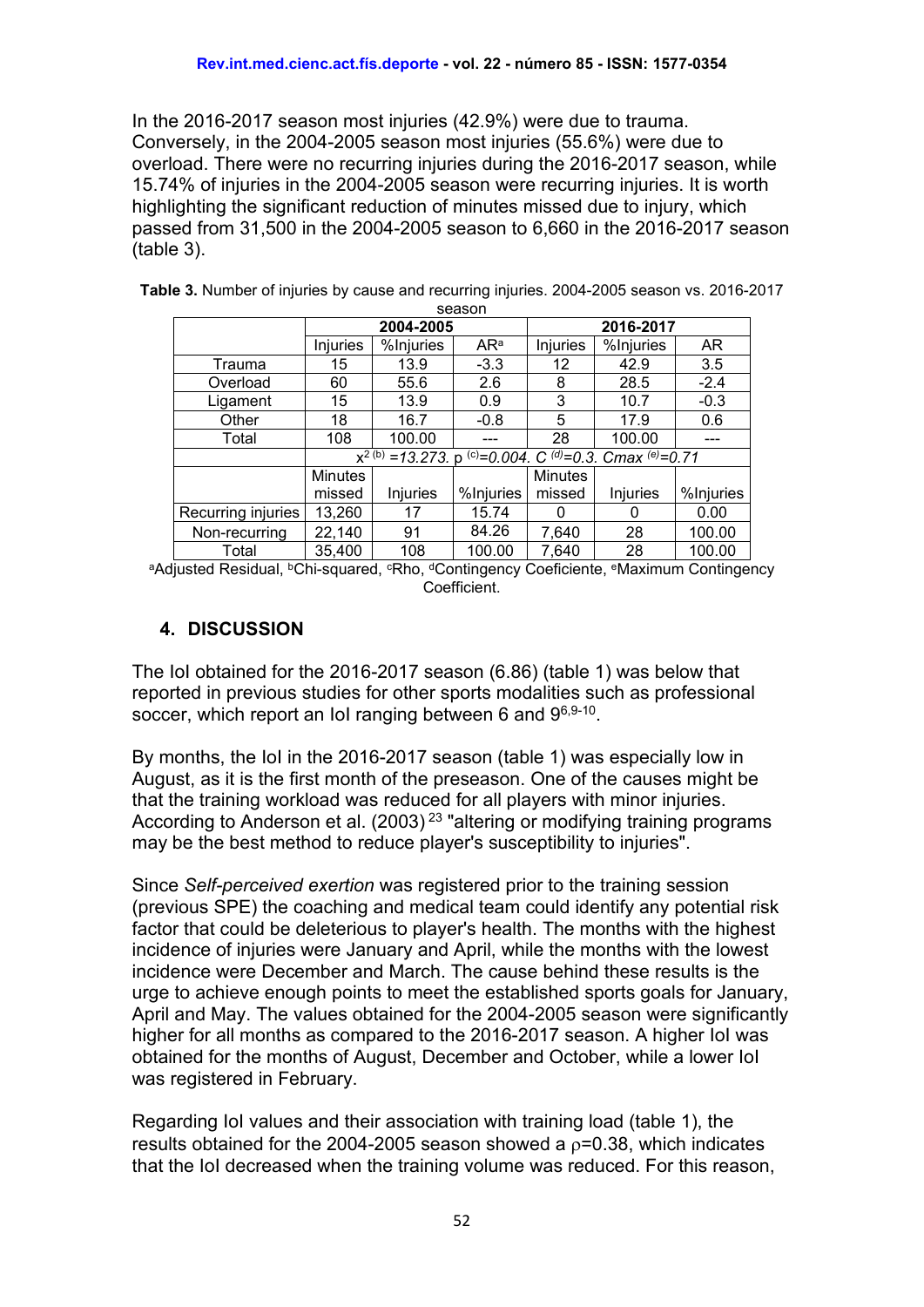*the overall training load was reduced in the 2016-2017 season as a preventive measure*. Nonetheless, a ρ=-0.63 was obtained for the 2016-2017 season, which indicates that when the training load was increased, the IoI decreased. The cause of such an apparently contradictory circumstance is that the reduction in the number of injuries was so dramatic that any small change between months can cause wide variations. These results do not contradict the conclusions drawn by Anderson et al.  $(2003)^{23}$  in their study with female university athletes. Anderson reported a correlation between training load and IoI of r=0.675 and reported that the frequency of injuries increases in the first two weeks, when the training load is higher and the athlete has not yet adapted to the training sessions, and it decreases progressively in the following weeks.

In terms of daily training load, the existing epidemiologic and injury prevention studies<sup>15</sup> report that as the training session/match reaches the end, the likelihood of having an injury increases. *One of the preventive measures adopted to reduce the IoI in the 2016-2017 season was reducing the duration of training sessions by nine minutes,* passing from 99 to 90 minutes. This way, we support the theory that training sessions should be as similar to the competition as possible<sup>26</sup>. We recommend to adjust training sessions to the duration of competition matches, since we observed that high quality training sessions are preferable to training sessions of a higher duration. It is established that the duration of futsal matches ranges between 75 and 85 minutes. It cannot be known what would have happened if the duration of training sessions had been similar to that of matches. This should be considered in future research studies.

With regard to the relationship between type of microcycle and injuries in the 2016-2017 season (table 1), a higher number of injuries were registered in maintenance microcycles (53.6%) as compared to the other types of microcycles (AR=3.6). If we compare the two seasons, an association is observed between the number of injuries and the type of microcycle (p=0.002 which represents a statistical difference). Thus, a higher number of injuries were registered in ascending microcycles in the 2004-2005 season, representing 58.3% (AR=2.2).

In the 2016-2017 season a higher number of injuries were registered during maintenance microcycles as compared to ascending microcycles. According to Castagna et al.  $(2009)^{18}$  in a study including eight professional futsal players, players work 46 to 52% of the match at intensities exceeding 80 and 90% of VO2max and HRmax, respectively. Considering this, in the 2016-2017 season we increased the duration of the training session to real play situations*. Consequently, we increased maintenance microcycles and reduced ascending microcycles.*

The results shown in table 2 indicate that the percentage of injuries sustained during training sessions was 54.9% (AR=-1.7) and  $73.1\%$  (AR=1.9) in the 2016-2017 season and the 2004-2005 season, respectively. p=0.158 indicates that the differences observed between the two seasons in terms of injuries occurred during training sessions and competition matches were not statistically significant.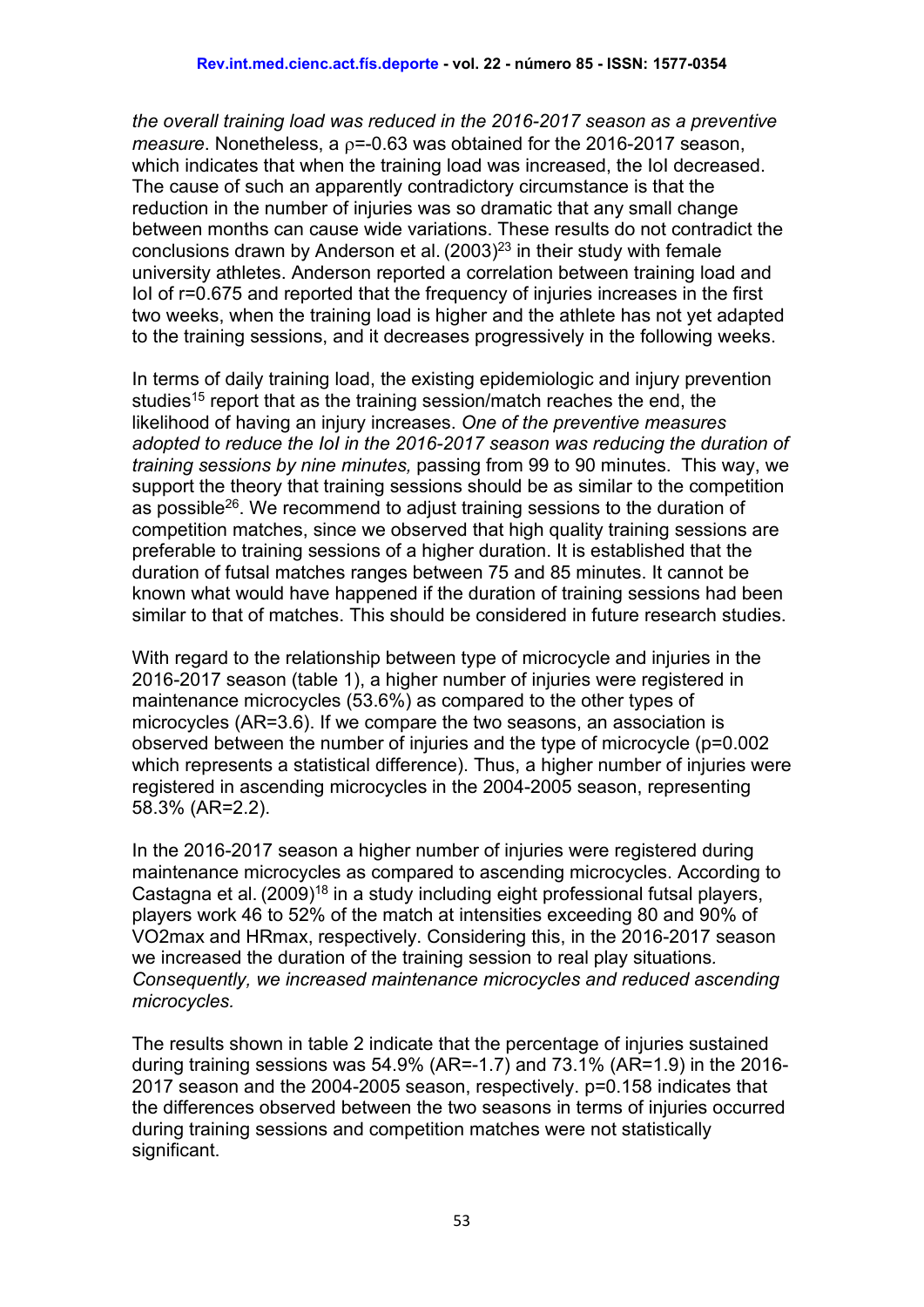The IoIs during training sessions was much lower (3.82) in the 2016-2017 than in the 2004-2005 season (17.95) and significantly below the values observed in previous studies6,7-12, which report an IoI ranging between 5 and 6. Such differences may be due to the fact that in the 2016-2017 season *baseline perceived exertion values* were assessed and used to constantly modify training loads and reduce the number of injuries occurred during training sessions.

The number of injuries registered in competition matches was much lower in the 2016-2017 season as compared to the 2004-2005 season, with 7 and 14 injuries, respectively. However, the percentage of injuries sustained during competition matches was higher in the 2016-2017 season (24.1%). During competition, IoIs were 15.73 and 31.39 in the 2016-2017 and the 2004-2005 season, respectively. Most studies<sup>4,8,12</sup> have observed that, due to the inherent characteristics of the competition, the fact of playing in a match increases the likelihood of sustaining an injury as compared to engaging in a training session.

In the 2016-2017 season, a higher proportion of injuries was due to trauma (42.9%, AR=3.5) (table 3), while in the 2004-2005 season injuries were most frequently due to overload (55.6%). p=0.004 indicated a statistically significant difference between the two seasons. Notwithstanding the above and considering absolute values, the number of injuries decreased in the 2016-2017 season.

In their study with soccer players, Nova and Manuel  $(2012)^{12}$  reported that 49.1% of injuries were muscle injuries, and 15.1% were ligament injuries. Other studies (6-7) report lower values for muscle injuries (21-37%) and varying values for ligament injuries (13-22%).

This difference with respect to our study concerning the prevalence of muscle injuries is due to the assessment of *baseline perceived exertion*, which allowed to adjust training load and intensity during training sessions. The reduction in the number and percentage of ligament injuries may be caused by the preventive measures adopted in the 2016-2017 season, which consisted of *including specific training exercices for propioception and neuromuscular control.* This combined with a strength program are the neuromuscular pillars of an injury prevention plan, as established by Van Tiggelen et al.  $(2008)^{29}$ . This type of work was focused on strengthening active protection mechanisms through systematical stimulation, which forced athletes to control, think and interiorize their movements, which provided them with a higher control of their movements.

The studies available highlight the relevance of respecting the healing process to prevent injury recurrence<sup>5</sup>. No recurring injuries were registered during the 2016-2017 season (table 3). This is due to the premise of *not forcing the time of recovery*, regardless of the athlete. This premise was established from the beginning of the season and was one of the preventive measures adopted with respect to the 2001-2004 season.

In the 2004-2005 season, 15.74% of injuries were recurring injuries, which represented 37.45% of training and match time missed. These data are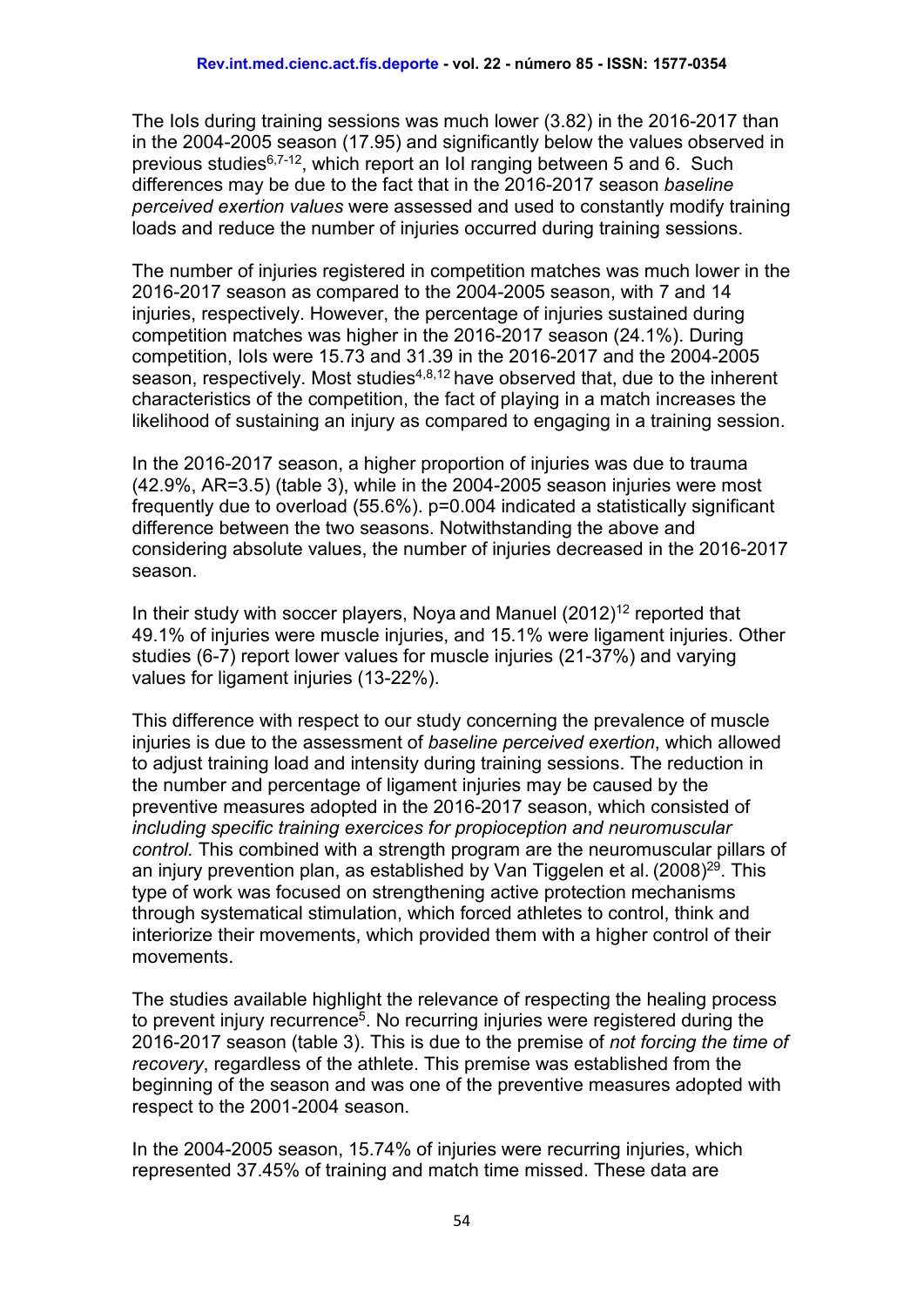consistent with those observed in previous studies $6-8$ , which report that recurring injuries stand for 7-35% of total injuries, and slightly higher than those reported by Nova and Manuel (2012)<sup>12</sup> (11.9%) for Spanish professional soccer players. This demonstrates that recurring injuries require more healing days and become more serious than other injuries.

The reason may be the pressure of competition, the urge to play and the need to reach the established objectives. This leads the coaching team to force some players by reducing the healing time and making them come back to the competition before the injury is completely healed $6$ . Team needs are put ahead of player's health, which promotes the "culture of risk" and is very important in professional sports<sup>30</sup>. The time missed due to injury or illness was 7,640 minutes in the 2016-2017 season, which stands for 2.4% of the total time of exposure, vs. 35,400 minutes in the 2004-2005 season, which stands for 10.7% of the total time of exposure (table 3). There was a remarkable reduction of minutes missed due to injury, which passed from 31,500 in the 2004-2005 season to 6,660 in the 2016-2017 season.

This significant reduction in the minutes missed had an impat on competition matches. In the 2016-2017 season, only five players missed one or several matches due to injury, totaling ten matches, as compared to the 2004-2005 season, where ten players missed a total of 40 matches. While in the 2004- 2005 season there were always one or two injured players who could not compete, in the 2016-2017 season almost all players were always available for competition.

We can affirm that the smaller and heterogeneous a team is, the more caution must be exercised to prevent injuries<sup>14</sup>.

## **5. CONCLUSIONS**

- 1. A significant reduction in the incidence of injuries was achieved in the 2016- 2017 season with respect to the 2004-2005 season.
- 2. The measures adopted were effective in preventing the occurrence of sports injuries.

### **Practical Implications**

- 1. It is necessary to implement preventive measures that are feasible for any coaching team.
- 2. The intervention in preventive programs must be realistic and consider the resources available for every team.
- 3. Adjusting the type and intensity of training sessions may be useful in the prevention of sports injuries.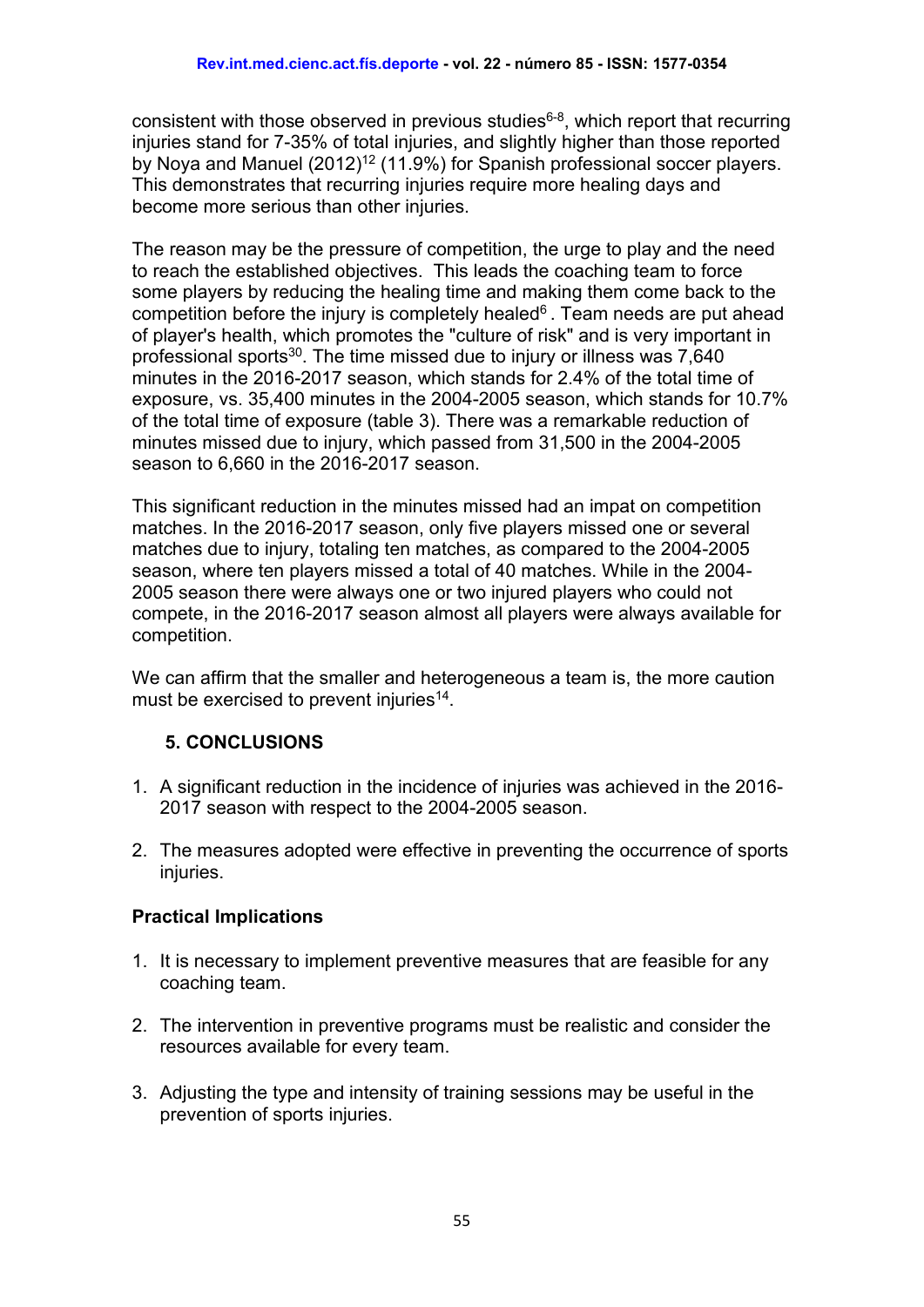## **7. REFERENCES**

- 1. Sánchez F, Gómez A. Epidemiología de las lesiones en baloncesto. Rev Int Med Cienc Act Fis Deporte. 2008; 8 (32): 270-281
- 2. Llanas P, Lledó E. La epidemiología del fútbol: una revisión sistemática. Rev Int Med Cienc Act Fís Deporte. 2010; 10 (37): 22-40.
- 3. Nogueira R, Oliveira L. Epidemiologic analysis of injuries occurred during the 15th Brazilian Indoor Soccer (Futsal) Sub 20 Team Selection Championship. Rev Bras Med Esporte. 2006; 12.
- 4. Murphy DF, Connolly DAJ, Beynnon B. Risk factors for lower extremity injury: a review of the literature. Br J Sports Med. 2003; 37: 13-29. <https://doi.org/10.1136/bjsm.37.1.13>
- 5. Fuller CW, Ekstrand J, Junge A, Andersen TE, Bahr R, Dvorak J, et al. Consensus statement on injury definitions and data collection procedures in studies of football (soccer) injuries. Br J Sports Med. 2006; 40: 193-201. <https://doi.org/10.1136/bjsm.2005.025270>
- 6. Hagglund M, Walden M, Ekstrand J. Injury incidence and distribution in elite football: a prospective study of the Danish and the Swedish top divisions. Scand J Med Sci Sports. 2005; 15 (1): 21-8. [https://doi.org/10.1111/j.1600-](https://doi.org/10.1111/j.1600-0838.2004.00395.x) [0838.2004.00395.x](https://doi.org/10.1111/j.1600-0838.2004.00395.x)
- 7. Walden M, Hagglund M, Ekstrand J. UEFA Champions League study: a prospective study of injuries in professional football during the 2001-2002 season. Br J Sports Med. 2005; 39 (8): 542-6. <https://doi.org/10.1136/bjsm.2004.014571>
- 8. Walden M, Hagglund M, Ekstrand J. High risk of new knee injury in elite footballers with previous anterior cruciate ligament injury. Br J Sports Med. 2006; 40 (2): 158-162.<https://doi.org/10.1136/bjsm.2005.021055>
- 9. Ekstrand J, Walden M, Hagglund M. A congested football calendar and the wellbeing of players: correlation between match exposure of European footballers before the World Cup 2002 and their injuries and performances during that World Cup. Br J sports Med. 2004; 38 (4): 493-497. <https://doi.org/10.1136/bjsm.2003.009134>
- 10. Yoon YS, Chai M, Shin DW. Football injuries at Asian tournaments. Am J Sports Med. 2004; 32 (1): 365-425.<https://doi.org/10.1177/0095399703258781>
- 11. Rahnama N, Reilly T, Lees A. Injury risk associated with playing actions during competitive soccer. Br J Sports Med. 2002; 35 (5): 354-9. <https://doi.org/10.1136/bjsm.36.5.354>
- 12. Noya S, Manuel S. Epidemiología de las lesiones en el fútbol profesional español en la temporada 2008-2009. Arch Med Deporte. 2012; 150 (4): 750-66.
- 13. Cain LE, Nicholson LL, Adams RD, Burns J. Foot morphology and foot/ankle injury in indoor football. J Sci Med Sport. 2007; 10 (5): 311-9. <https://doi.org/10.1016/j.jsams.2006.07.012>
- 14. Álvarez J, Manonelles P, Giménez L, Nuviala A. Incidencia lesional y su repercusión en la planificación del entrenamiento en fútbol sala. Arch Med Deporte. 2009; 26 (4): 261-272.
- 15. Junge A, Dvorak J, Graf-Baumann T, Peterson L. Football injuries during FIFA tournaments and the Olympic Games, 1998-2001: development and implementation of a injury-reporting system. Am J Sports Med. 2004; 32 (1): 80- 89. *<https://doi.org/10.1177/0363546503261245>*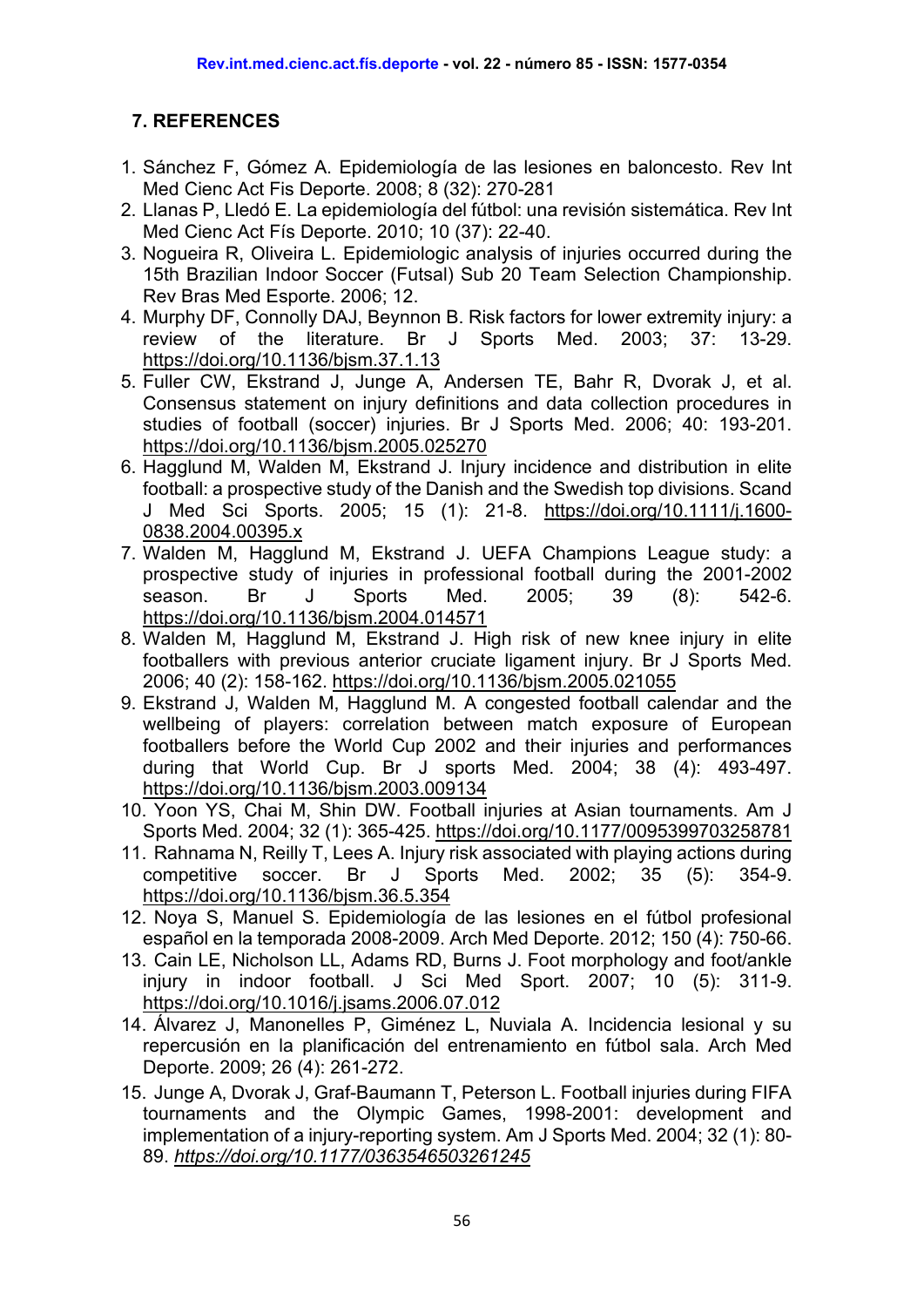- 16. [Lindenfeld TN, Schmitt DJ, Hendy MP, Mangine RE, Noyes FR.](http://www.ncbi.nlm.nih.gov/pubmed/8037278?ordinalpos=24&itool=EntrezSystem2.PEntrez.Pubmed.Pubmed_ResultsPanel.Pubmed_RVDocSum) Incidence of injury in indoor soccer. Am J Sports Med. 1994; 22: 364-371. <https://doi.org/10.1177/036354659402200312>
- 17. Inklaar H, Bol E, Schmikli SL, Mosterd WL. Injuries in male soccer players: team risk analysis. Int J Sports Med. 1996; 17 (3): 229-234. <https://doi.org/10.1055/s-2007-972837>
- 18. Castagna C, D' Ottavio S, Granda Vera J, Barbero Alvarez JC. Match demands of profesional Futsal: a case study. J Sci Med Sport. 2009; 12 (4): 490-4.<https://doi.org/10.1016/j.jsams.2008.02.001>
- 19. Borresen J, Lambert MI. Quantifying training load: A comparison of subjective and objective methods. Int J Sports Psychiol Perform. 2008; 3 (1): 16-30.<https://doi.org/10.1123/ijspp.3.1.16>
- 20. Stagno KM, Thatcher R, Van Someren KA. A modified TRIMP to quantify the in-season training load of team sport players. J Sports Sci. 2007; 25 (6): 629-634. *<https://doi.org/10.1080/02640410600811817>*
- 21. Dellal A, Chamari K, Píntus A, Girard O, Cotte T, Keller D. Heart rate responses during small-sided games and short intermittent runníng traíning in elite soccer players: A comparative study. J Strength Cond Res. 2008; 22 (5): 1449-1457. *<https://doi.org/10.1519/JSC.0b013e31817398c6>*
- 22. Reilly, T. Traininq specificity for soccer. Int J Appl Sports Sci. 2005; 17 (2): 17-25.
- 23. Anderson L, Triplett-McBride T, Foster C, Doberstein S, Brice G. Impact of training patterns on incidence of illness and injury during a women`s collegiate basketball season. J Strength Cond Res. 2003; 17 (4): 734-738. [https://doi.org/10.1519/1533-4287\(2003\)017<0734:IOTPOI>2.0.CO;2](https://doi.org/10.1519/1533-4287(2003)017%3C0734:IOTPOI%3E2.0.CO;2)
- 24. Van Mechelen W, Hlabil H, Komper HC. Incidente, severity, aetiology and prevention of sports injuries: a review of concepts. Sports Med. 1992; 14: 82- 99.<https://doi.org/10.2165/00007256-199214020-00002>
- 25. Edwards RHT. Biochemical bases of fatigue in exercise performance: catastrophe theory of muscular fatigue. En: Maughan RJ, Gleeson M, Greenhaff, PL, editores. Biochemistry of exercise and training. Champaign: Human Kinetics; 1983. p. 3-28.
- 26. Alvarez J, Corona P, Giménez L, Manonelles P. Necesidades cardiovasculares y metabólicas del fútbol-sala: análisis de la competición. Apunts Educación Física y Deportes. 2002; 67: 45-51.
- 27. Del Campo J. La intensidad del entrenamiento en jugadores de baloncesto medida a través de la percepción de esfuerzo y fatiga [Tesis doctoral]. Madrid: Universidad de Madrid, Departamento de Físicas e Instalaciones Aplicadas a la Edificación, al Medio Ambiente y al Urbanismo. E.T.S. Arquitectura; 2004.
- 28. Drobnic F, Puigdellívol T, Bové T. Bases científicas para la salud y un óptimo rendimiento en baloncesto. Madrid: Ergon; 2009.
- 29. Van Tiggelen D, Wickes S, Stevens V, Roosen P, Witvrouw E. Effective prevention of sports injuries: a model integrating efficacy, efficiency, compliance and risk-taking behaviour. Br J Sports Med. 2008; 42: 648-652. <https://doi.org/10.1136/bjsm.2008.046441>
- 30. Roderick M, Waddington I, Parker G. Playing hurt: Managing injuries in English professional football. Int Rev Soc Sport. 2000; 35: 165-180. <https://doi.org/10.1177/101269000035002003>